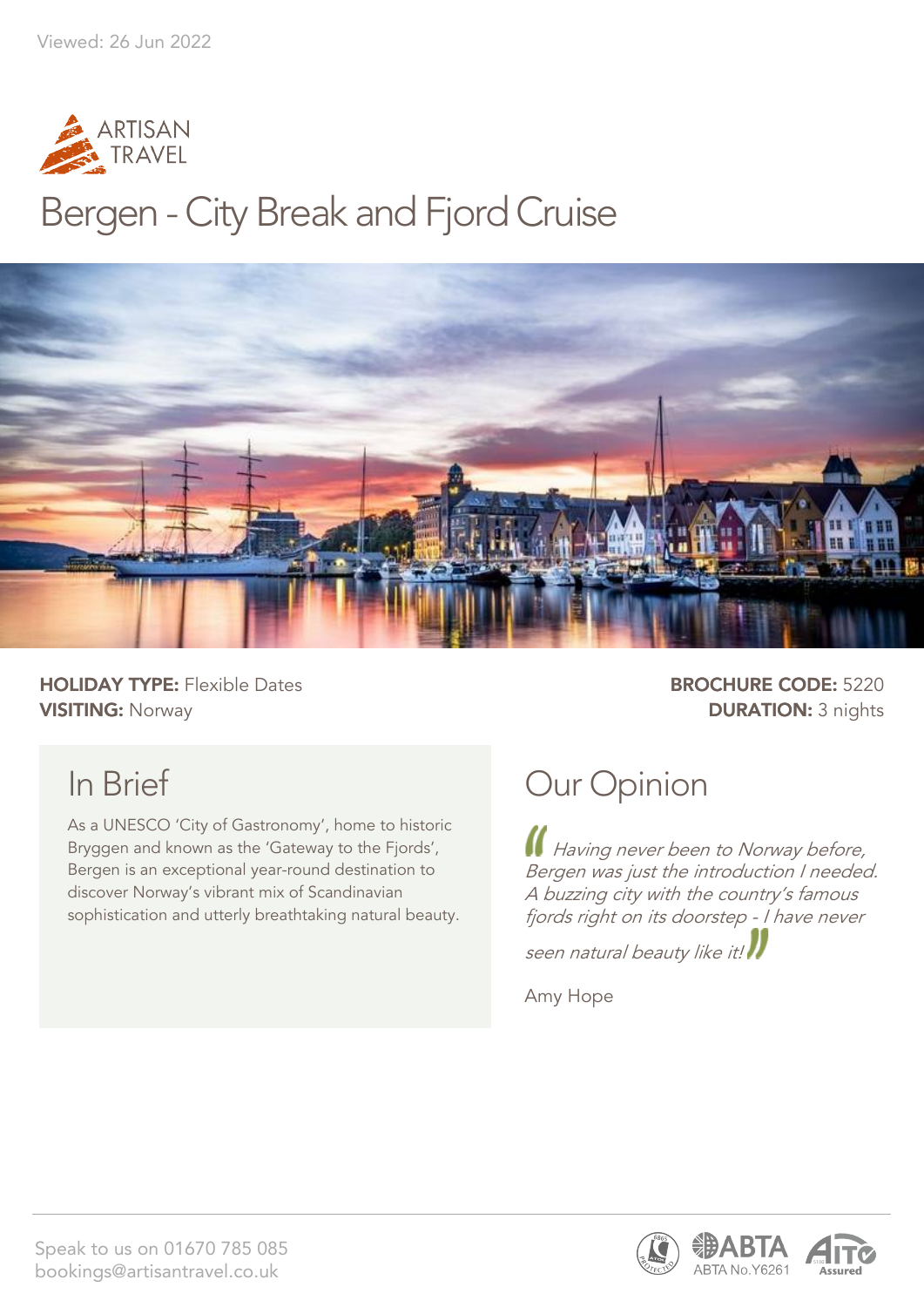

## What's included?

- Flights<sup>\*</sup>: direct flights to Bergen are included and based on Loganair (regional departures including: Newcastle, Southampton, Edinburgh, Exeter, Norwich, Isle of Man) or Norwegian Air (London Gatwick). Please note regional departures using direct flights are only available until late August
- **Transfers:** return airport transfers
- Accommodation: 3 nights at Radisson Blu Royal in a standard double/twin room
- Meals: 3 breakfasts and 1 picnic lunch
- The following activities are included: City and culture tour, Mostraumen Fjord cruise (the order of activities is subject to change)
- Fully qualified guides and instructors during activities

\*A note on flights: Loganair operate regional departures from May until late August, departure dates from September onwards will be based on direct flights from London Gatwick. Regional departures may be available with other airlines with a connection in Oslo. Our Travel Experts will happily discuss all available options with you at the time of booking

## Trip Overview

Explore Norway's second-largest city and 'Gateway to the Fjords' at any time of the year during this three-night cultural city break.

Bergen is known for its UNESCO accolades - there's the world-famous Bryggen Wharf where colourful houses surround the bustling harbour, as well as Bergen's status as 'City of Gastronomy' thanks to the varied and vibrant food scene. You'll discover both during a city and culture tour with a knowledgeable local guide who will take you to all the famous spots as well as some hidden gems only the locals know about. There will also be ample opportunities to sample some exquisite food and for the real foodie travellers, you can opt for a guided food tour of the city - you can find more details in our 'Personalise' section.

You will also have plenty of time to wander the streets independently. As you walk, look out for the colourful graffiti, the wonderful architecture like that of Fantoft Stave Church and the charming short

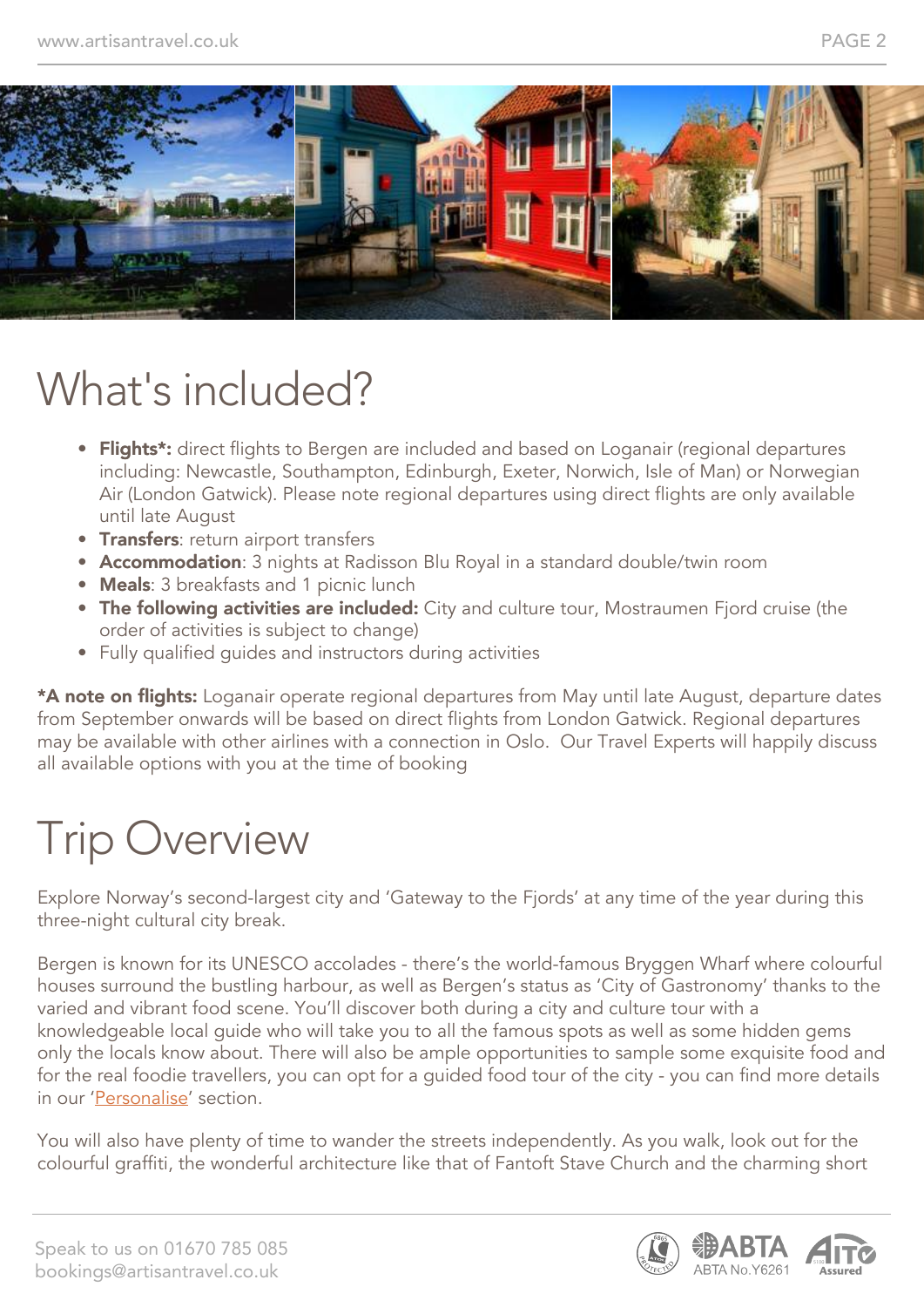streets - some of which are so short they only contain one building!

A trip to Norway wouldn't be complete without getting up close to the famous fjords and in honour of its 'Gateway to the Fjords' name, this trip also includes an exceptional cruise to Mostraumen where the fjord narrows to completely surround you with impressive rock formations and cascading waterfalls.

Bergen gives you the chance to discover a city rich in both vibrant culture and unbelievable natural beauty. It is an ideal location to get to know Norway away from large amounts of tourists, and this carefully crafted itinerary ensures you come away with an exceptional insight into this fantastic city, no matter what time of year you choose to visit!

Image Credits: Bergen Tourist Board, Lars Korvald, Philippe Brechet, Brian D. Bumby, Harald Hansen, Nordlandblog.com, Sverre Hjornevik, Girish Chouhan, Robin Strand, Fjord Norway, Bergen Reiselivslag, VisitBergen.com

## Agenda

Please note the order of activities is subject to change



Upon arrival at Bergen airport, you will be met and transferred to your city centre hotel. As you are in a prime location to explore, we recommend heading to one of the nearby local restaurants to start your trip with some tasty delicacies.

#### Included Meals: None



Today, following breakfast, you will have free time in the city to spend as you please before your guided tour. Why not add on a food tour experience to really understand why Bergen has been named UNESCO's City of Gastronomy? Details can be found in our 'personalise' tab.

This afternoon, you will discover the vibrant culture of the city with a guided tour of Bergen. You'll visit the must-see places as well as some hidden gems that only the locals know about. As well as this, you will also be treated to a picnic lunch to sample some local produce at the top of Mount Fløyen. You will be met at your hotel for the start of the tour and it will last for around 2-3 hours.

#### Included Meals: Breakfast, Lunch

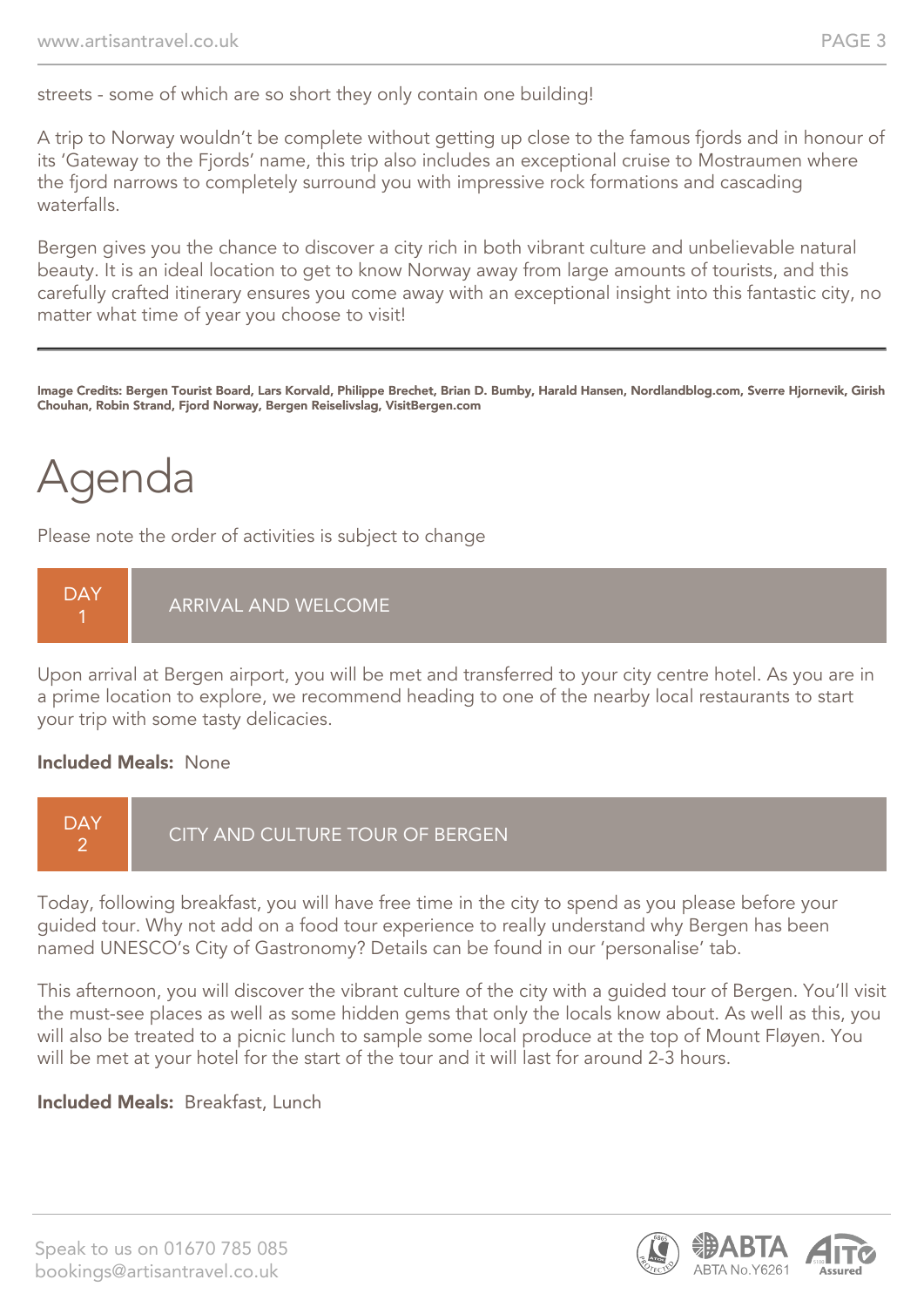#### **DAY** 3 MOSTRAUMEN FJORD CRUISE

Today following breakfast, you will see why Norway is so famous for its nature and in particular, its dramatic fjords.

Just a short walk from your hotel, you will board the modern catamaran. Make use of the large deck to get a first-class view of the fjords, mountains and waterfalls as you make your way to Mostraumen.

The cruise starts from Zachariasbryggen, next to the well-known fish market. As you travel out of Bergen, you will have great views of the colourful buildings of Bryggen before reaching the 27kmlong fjord, named Osterfjord. As you cruise nearer to the Mostraumen strait, the fjord narrows leaving you surrounded by jaw-droppingly steep mountains. You will get close to several waterfalls and the crew will even try and collect a sample of the fresh mountain water for you to taste.

Make sure you are keeping an eye out for the abundance of wildlife including eagles, seals and goats. You will be out for approximately 3 hours and there is a kiosk on board selling beverages, snacks and small dishes. The cruise operates year-round - if there is ice on the fjord which limits accessibility, an alternative route will be run.

Following the cruise, you will have a free afternoon and evening to enjoy Bergen as you please. You could revisit some of your favourite sites or you could add on an optional activity such as a segway tour - see our 'personalise tab' for more information.

#### Included Meals: Breakfast



Today it is unfortunately time for your break in Bergen to come to an end. Following breakfast, you will be transferred to the airport for your return flights home. If you have an early flight time, we'll box up breakfast for you to take with you.

#### Included Meals: Breakfast

## Personalise this tour

#### Our pick

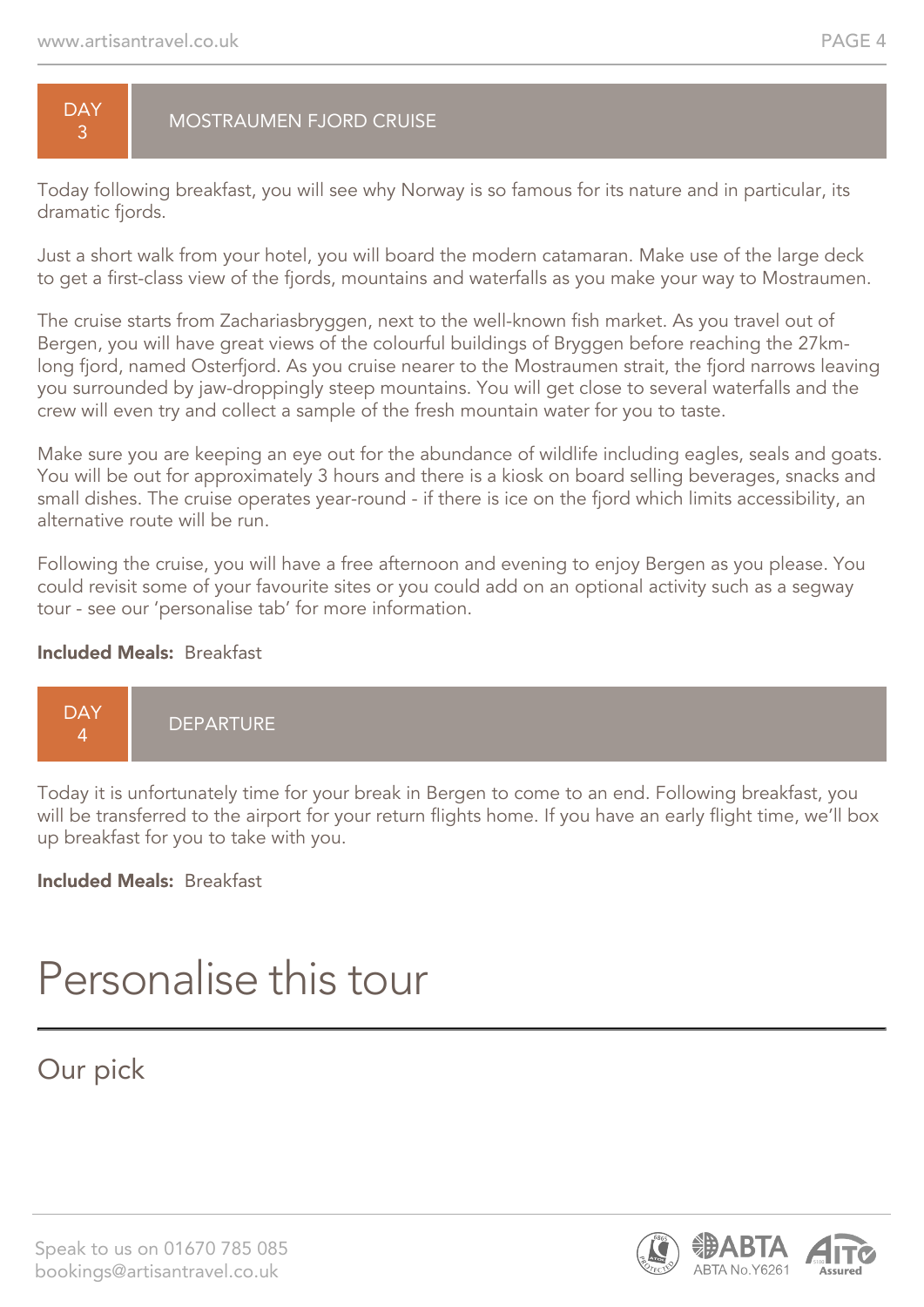

## On Top of Bergen

This hike is a must-do if you want to get the most out of your visit to Bergen.

Your guide will take you out of the city and off the beaten track. The trail will take you through woods, past lakes, and on paths where we can hear the silence. You will meet your guide in the centre of Bergen, and use the funicular Fløybanen to make your way to the top of Mt Fløyen where the real hike begins.

Above Mt Fløyen you will enjoy pristine scenery, reaching

panoramic viewpoints above Bergen and the ocean surrounding it. Your guide is local and will be able to tell you about Norwegian culture, habits and history.

After hiking for about 3 hours we will return to the centre of Bergen.

#### Recommended equipment:

• Sturdy shoes, windproof jacket and trousers, sunglasses, food and drink. We also recommend bringing a light hat and gloves.

#### Key Facts:

- Duration: 2.5-3 hours.
- A medium level of fitness is required
- Distance: 4-5 miles
- Ascent in metres: 300-600 metres

Credit Lost in Norway

### Other options

**ACTIVITIES** 

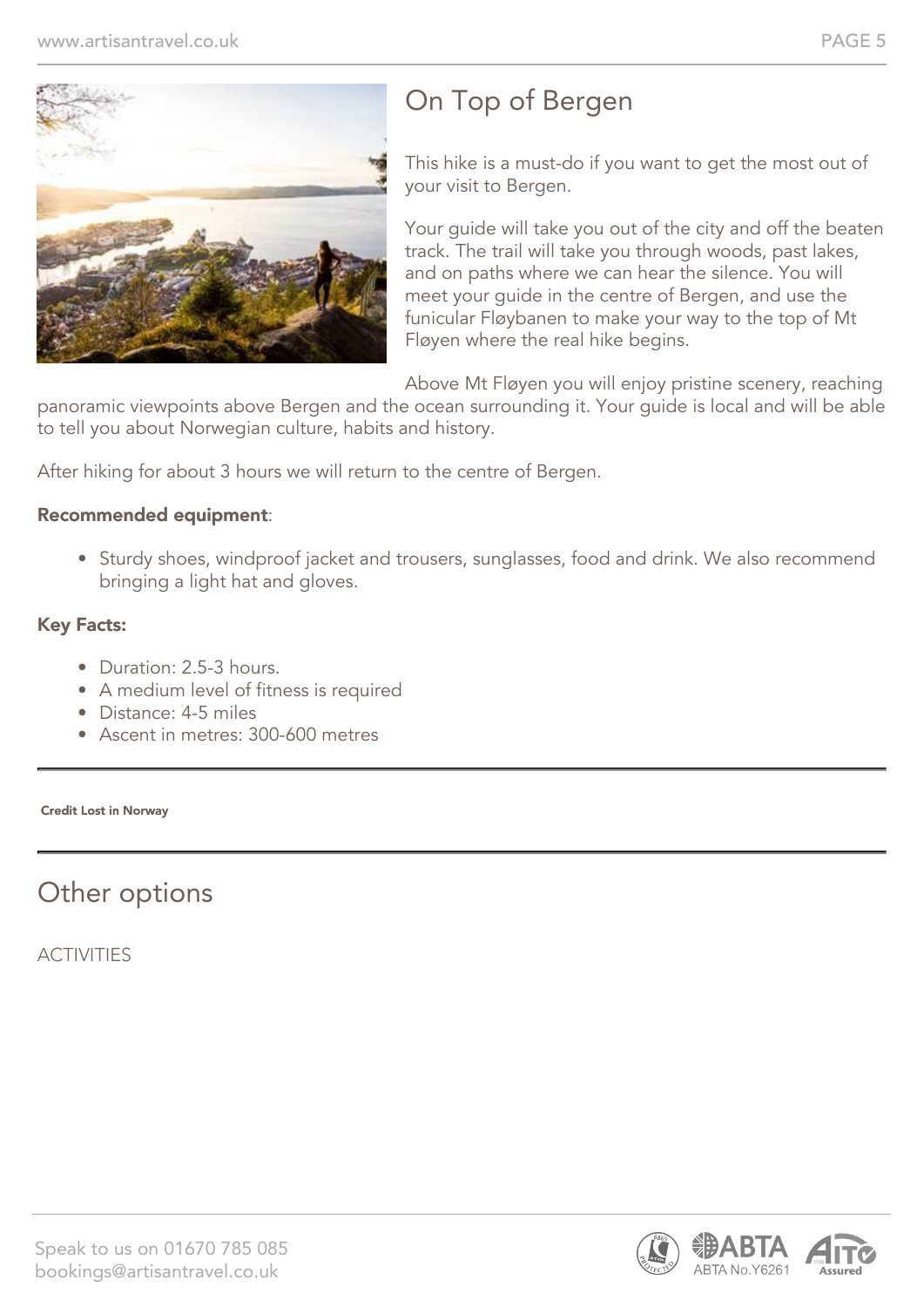

### Segway Tour

Learn a new skill and explore the city during this Segway tour through Bergen! The tour begins a short walk from your hotel, near the cruise terminal where you will meet with your local guide who will show you how to use your Segway.

To warm-up, you will drive through the Bergenhus Fortress and into the beautiful park before heading to the famous UNESCO World Heritage Site of Bryggen and onto the fish market. Next, you will head to the aquarium and into the park Nordnes - one of the most beautiful

parks in the city.

Following this, you will travel up to the monastery before heading through some of the traditional alleyways and famous streets including Galgebakken and Knøsesmauet. You will ride past some exceptional landmarks including the theatre, the Blue Stone and John's Church before reaching Fjellveien, for fantastic views of the city.

The route has been carefully crafted by local experts to show you the best parts of the city whilst taking you away from heavily trafficked areas.

**Duration:** 2 hours, available all year round (unless there is snow). Departs at 10am, 12:30pm or 3pm.

Please speak to our Travel Experts for a quotation.

Image Credit: Bergen Segway

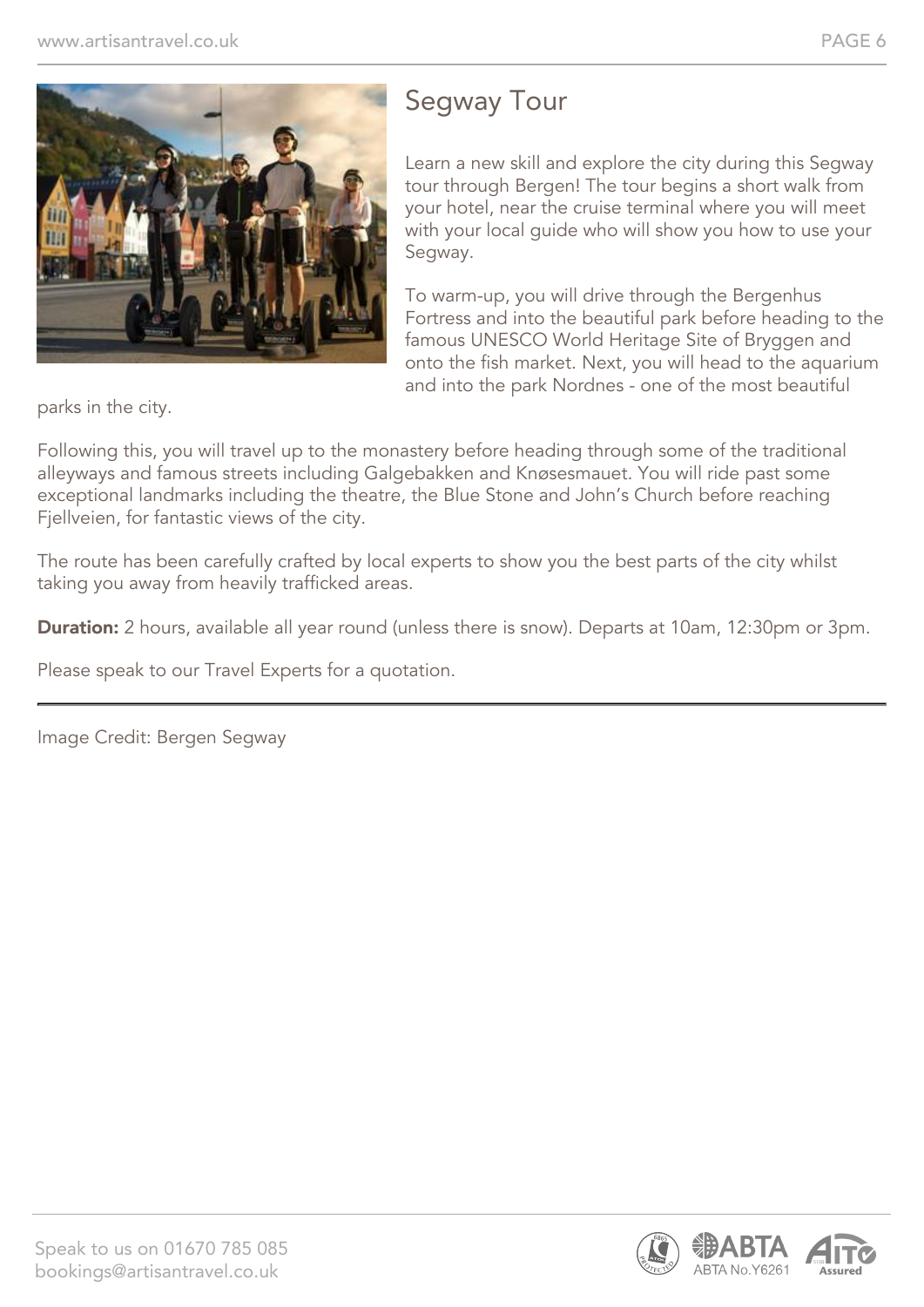

### Food Tour

See for yourself why Bergen has been classed as a UNESCO 'City of Gastronomy' during this food tour of the city.

Meeting with your local guide just a short walk from your hotel, you will escape the bustling areas of Bryggen and instead, venture into local eateries for an insider's look into the wonderful history and culture of Bergen.

You will try classic dishes including wild salmon, fish soup, brown cheese and reindeer and come away with full

stomachs as well as new culinary knowledge of this fascinating city. Gluten-free and meat substitutes are available in some places, but seafood and dairy products are unfortunately not.

**Duration:** 3 hours departing at either 11am or 3pm

Please speak to our Travel Experts for a quotation.

Image Credit: Bergen Food Tours/Ase-Marie Evjen

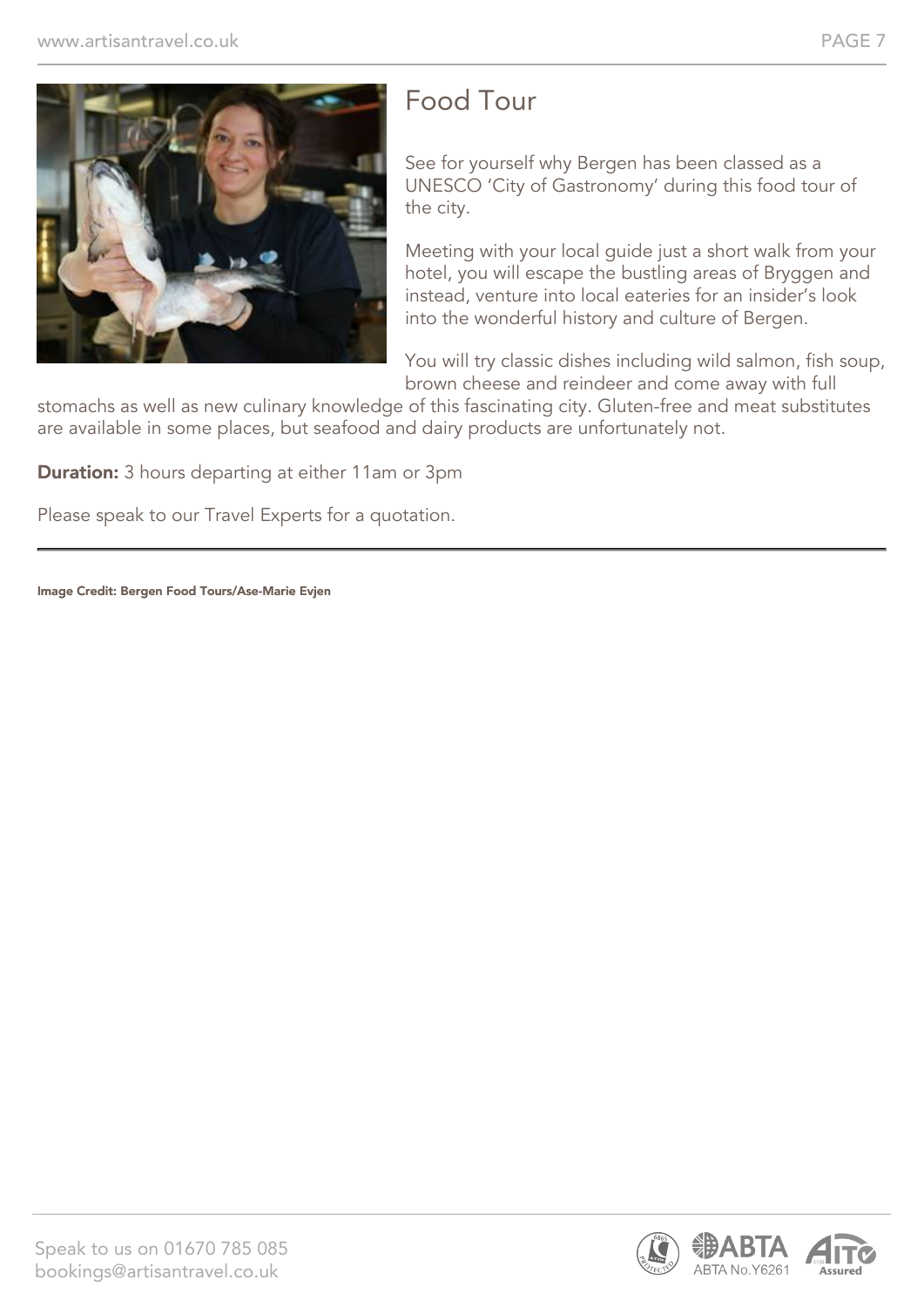

### History and Culture Walk

Discover Bergen's rich and vibrant culture, as well as some of the best vantage points during this guided walk.

You will be picked up from your hotel and follow your guide through the fascinating streets of Bergen - hearing all about the historic stories that have helped shape the city into what it is today.

Following a tour in the city centre, you will then travel up to Mount Fløyen to enjoy a Norwegian packed lunch and some of the best views in the city.

The tour lasts approximately 2-3 hours and we recommend bringing an umbrella if it is raining as the majority of the tour will be outside.

Please speak to our Travel Experts for a quotation.

Credit: Sverre Hjornevik & www.FjordNorway.com

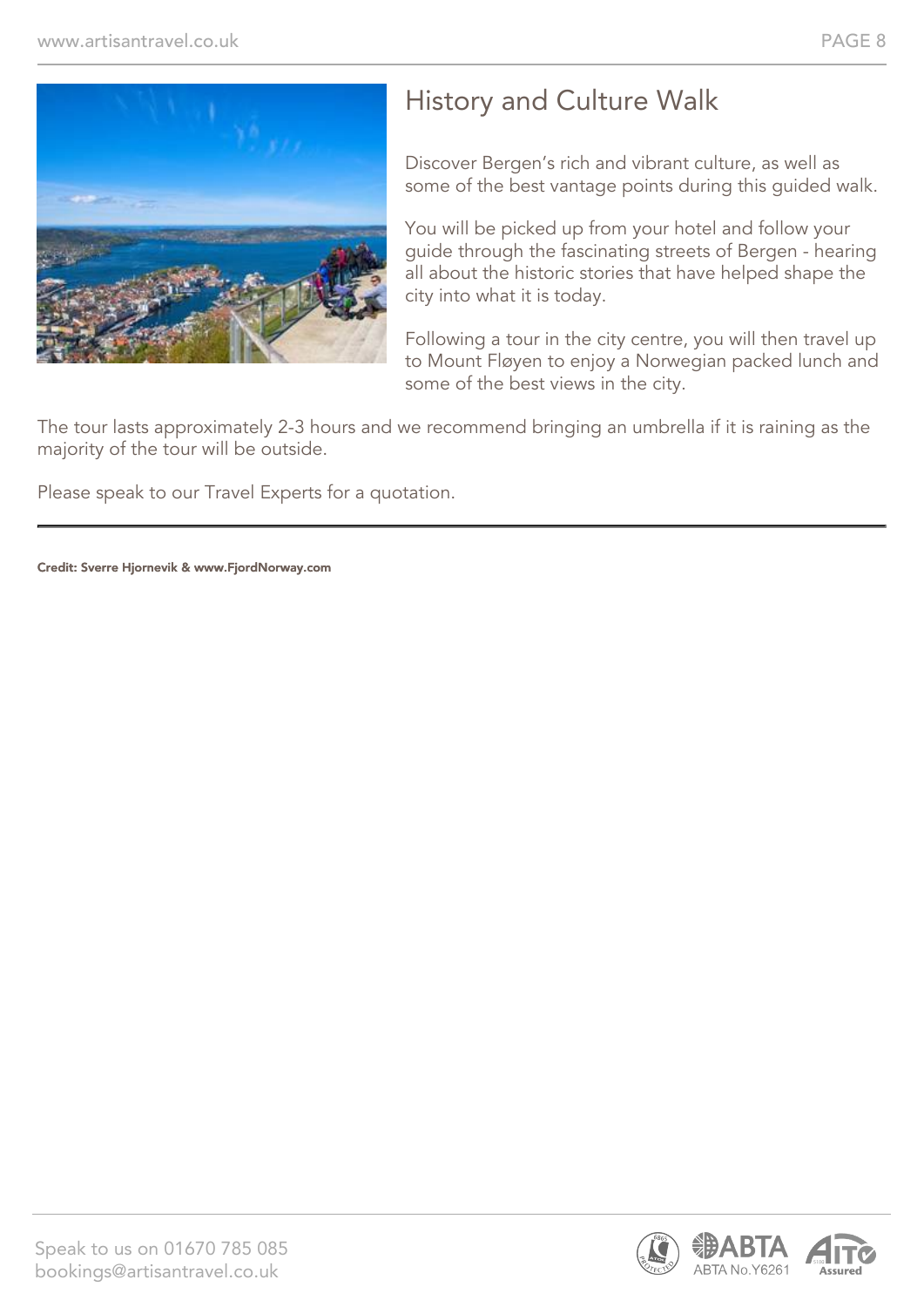

## Waterfall Abseiling

This adventure will start at Bergen's station which is just a 15-minute walk or a taxi ride of less than 5 minutes from your hotel. You will then take a scenic train journey to Voss which is less than an hour away, where our partners will meet you and give you a full briefing and issue you with the necessary equipment. With your harness, wetsuit and helmet, you will descend beside the spectacular Skjerve Waterfall down to the pool and verdant valley below. The first descent is about 20 metres down to a ledge and affords the perfect opportunity to build your confidence before the final 70 metre descent. Under

normal conditions you will be right beside the cascading waters (water levels can drop a little in the height of summer).

You do not need any previous climbing-experience for this activity, but we would stress that if you are not comfortable with heights this may not be the right activity for you.

You do need a reasonable level of fitness and flexibility to take part in this activity. If you suffer from any medical condition which may affect your participation, please advise us or your guide in advance.

You need to bring:

- Swimming suit/shorts
- Bring thermal underwear on cold days

**Duration:** About 5-6 hours (including return train journey) depending on group size.

#### Credit: Sverre Hjornevik & www.FjordNorway.com



#### Whitewater Rafting

This activity starts from Bergen station (a 15 minute walk or short taxi journey from your hotel) for the scenic journey to Voss where our local partners will meet you.

Depending on the water level, you will either raft the Stranda or Raundal rivers, both of which offer world class white water. The Stranda river section is about 8kms with 9 spectacular rapids and several beautiful stretches.

The Raundal river is about 7 kms of world class white water running through a beautiful remote canyon. The

Raundal is generally used when the water level in the Stranda is too low, normally through August –

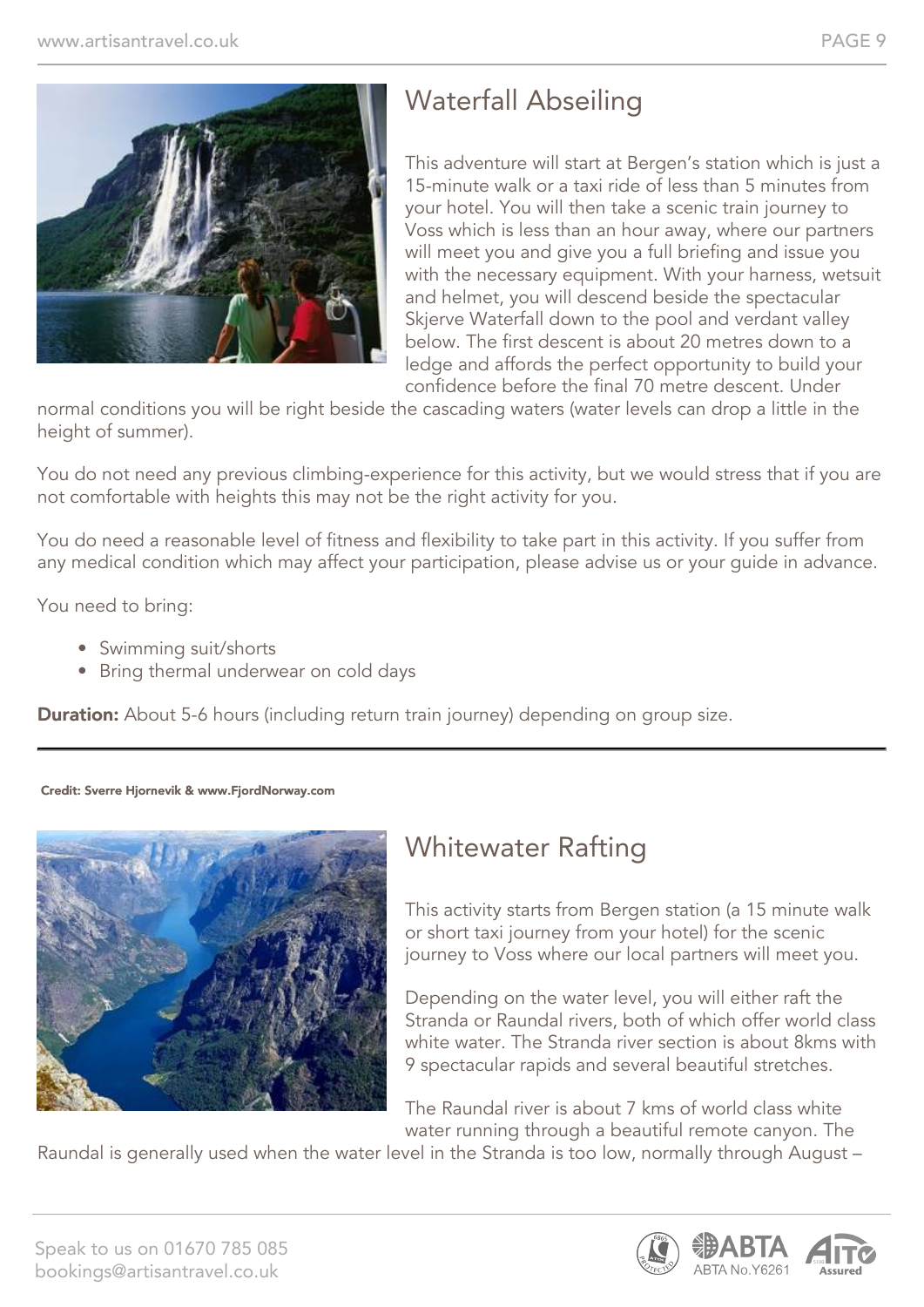Sept.

Participants must be 15 or over to join this activity and possess a reasonable level of physical fitness and be able to swim. If you suffer from any medical condition which may affect your participation, please advise us or your guide in advance.

You need to bring:

- Swimming suit/shorts
- Bring thermal underwear on cold days

#### Duration:

- About 5-6 hours including return train journey
- About 1.5 2 hours on river

Credit Visit Bergen & Jannicke Andersen

# Included Accommodation

## Radisson Blu Royal Hotel (Nights: 1-3)



Ideally situated next to Bryggen, the UNESCO World Heritage Site, the Radisson Blu Royal Hotel is a brilliant base to explore the vibrant city.

The hotel sits next to the charming colourful wooden buildings with wonderful views over the marina offering modern amenities in a traditional setting.

### Hotel Facilities

Speak to us on 01670 785 085 bookings@artisantravel.co.uk

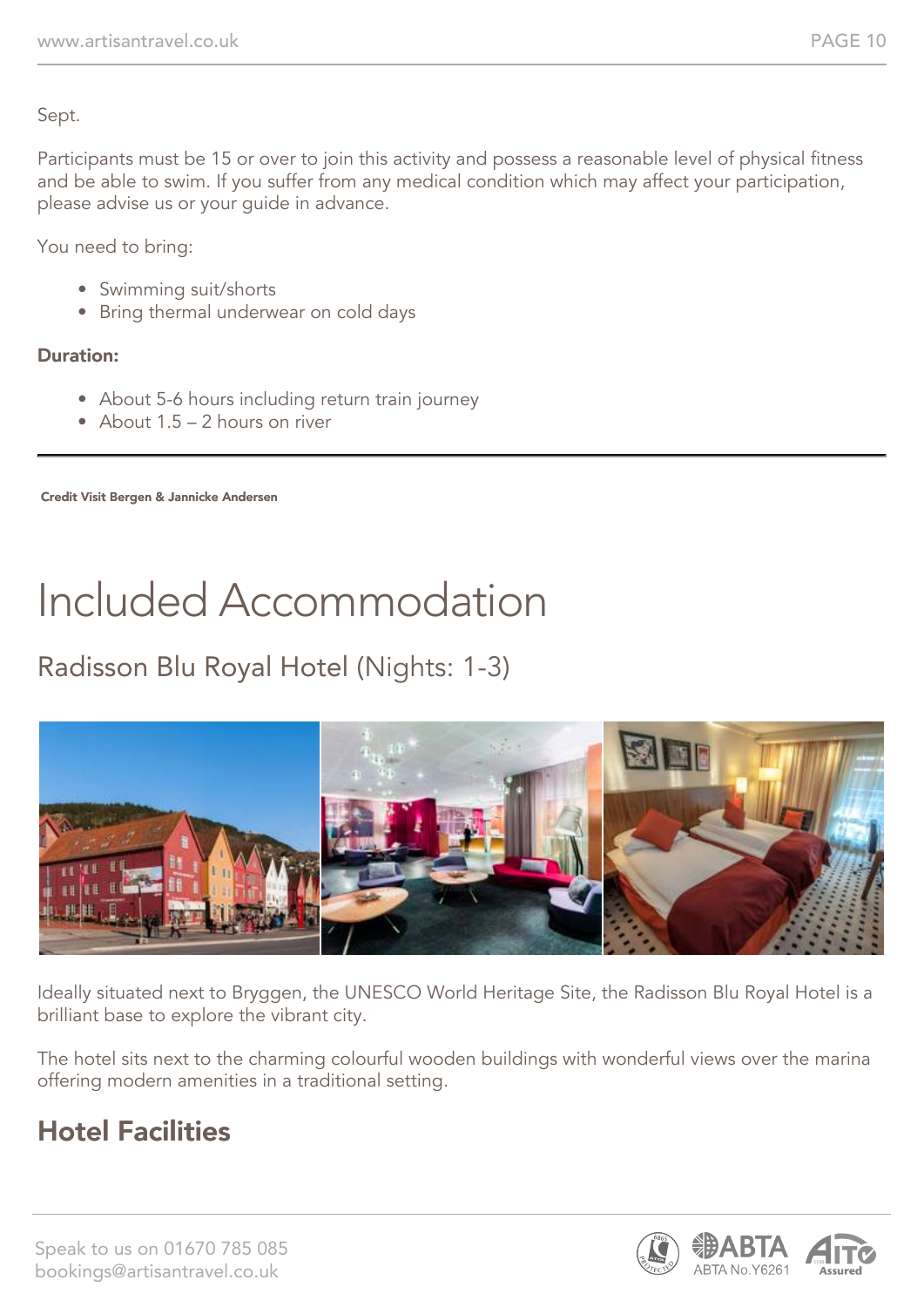- Keep in touch with loved ones with the use of the free Wi-Fi
- Try some of the local delicacies and enjoy a drink at the 26 North Bar and restaurant
- Guests can enjoy free use of the fitness centre and sauna

#### ROOM TYPES

Twin/double rooms: All rooms come equipped with a desk, safe, flat-screen TV and are ensuite. Rooms are decorated to reflect the hotel's harbour settings, bringing a mix of comfort and style.

Image Credit: Radisson Blu Royal Hotel

## The Specifics

### Holiday group size (approximate)

Minimum 1 person; maximum 30 people (approximately)

#### Group Size

We always try to provide an approximation of the group size you can expect to be with for the duration of each of our holidays. It may be that you are joined by others for parts of your holiday (such as transfers and particular activities) but the above number reflects those you can normally expect to be with from beginning to end. If group size is something which is particularly important to you, please speak to our Travel Experts and they can suggest the best holidays for you.

Tailor-made holiday group sizes will vary for all activities as will the group size for any additional activities you book.

#### Minimum and maximum age

If a specific minimum age applies to this holiday, it can be found in the Key Facts box on the holiday Overview page.

Unless otherwise stated in the in the Key Facts box on the holiday Overview page, the minimum age for participation in an Artisan holiday is typically 8 years old (there may be younger children in some destinations who have booked with other companies). If an adult-only environment is important to you, then please contact our Travel Experts and they will advise on the best dates and destinations for you. If you are looking for a holiday designed specifically for families then please see our sister company [www.activitiesabroad.com](http://www.activitiesabroad.com/)

#### Itinerary amendments